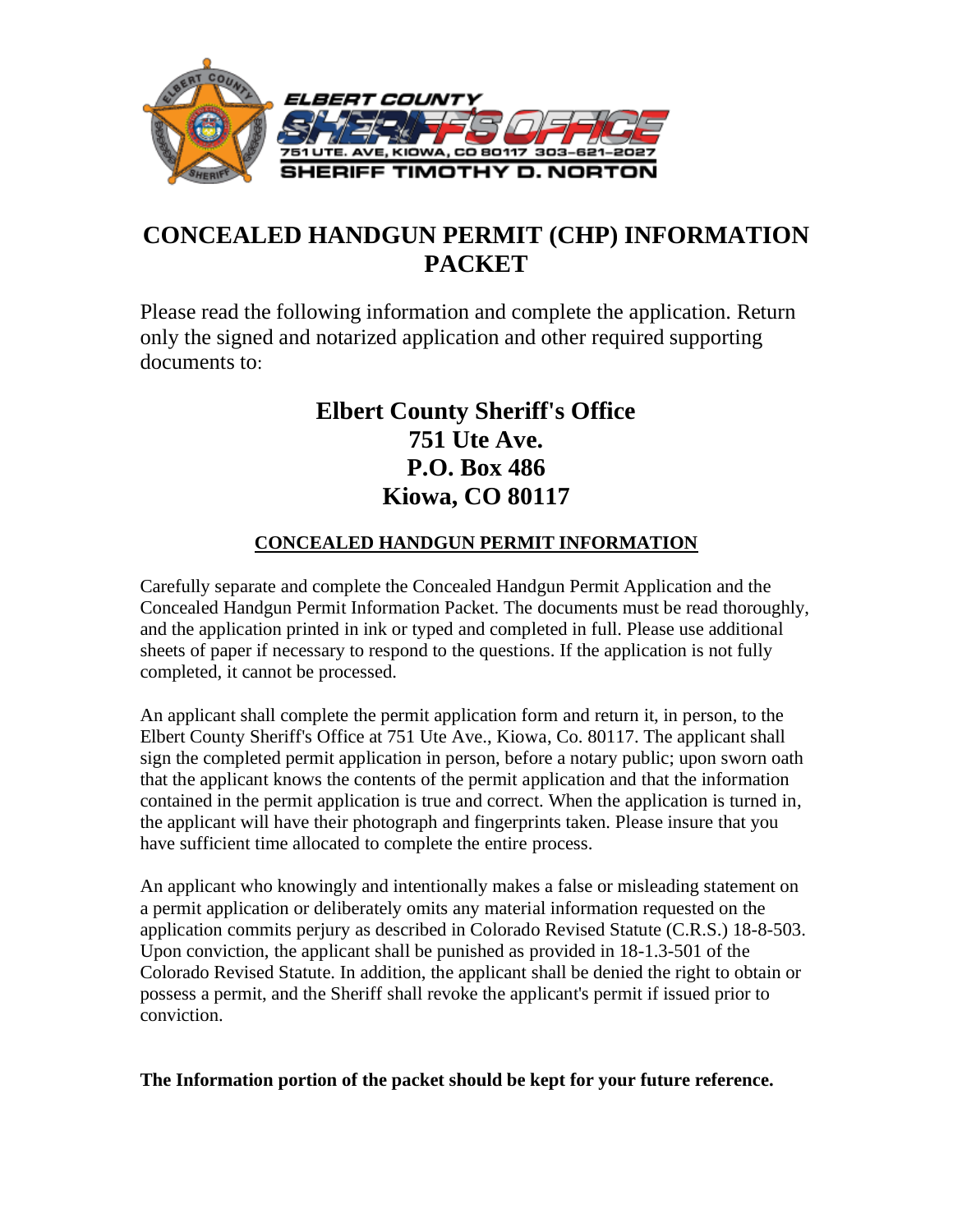#### **In addition to the completed application form (last page of packet), you must submit:**

• A \$**100.00 (\$50 for renewal)** processing fee for the Elbert County Sheriff's Office and a \$**52.50 (\$13 for renewal)** processing fee for the Colorado Bureau of Investigations, in the form of a cashier's check/money order, Credit Cards, **all** made payable to the **Elbert County Sheriff's Office. (Combination of both fees is okay)** This fee pays for forms, ID cards, local criminal history checks, and other administrative costs.

• Proof of residency. (Colorado Driver's License, Colorado ID Card or Military ID Card and Duty Orders)

• Documentary evidence demonstrating competence with a handgun as specified in section 18-12-203 (1) (h) of the Colorado Revised Statute. (See TRAINING REQUIREMENTS SECTION for further details)

• It is required that all applicants be fingerprinted to conduct a thorough background investigation and comply with state laws. This will be completed when the application is accepted at the Sheriff's Office.

• Photograph. (A full front view color photograph of the applicant's head). This photograph will be taken when the application is submitted at the Sheriff's Office.

## **CHP Applications are only accepted Tuesday and Thursday from 9:00am to 11:00am and 1:00pm to 3:00pm and Saturdays from 9:00am 11:00am.**

**Fingerprints and photographs will be taken at the time the applicant submits the application.**

If you have any questions concerning the application process, please call:

## **The Elbert County Sheriff's Office at 303-805-6120**

#### **Or you may write to:**

**Elbert County Sheriff's Office 751 Ute Ave. P.O. Box 486 Kiowa, CO 80117**

## **DEFINITIONS**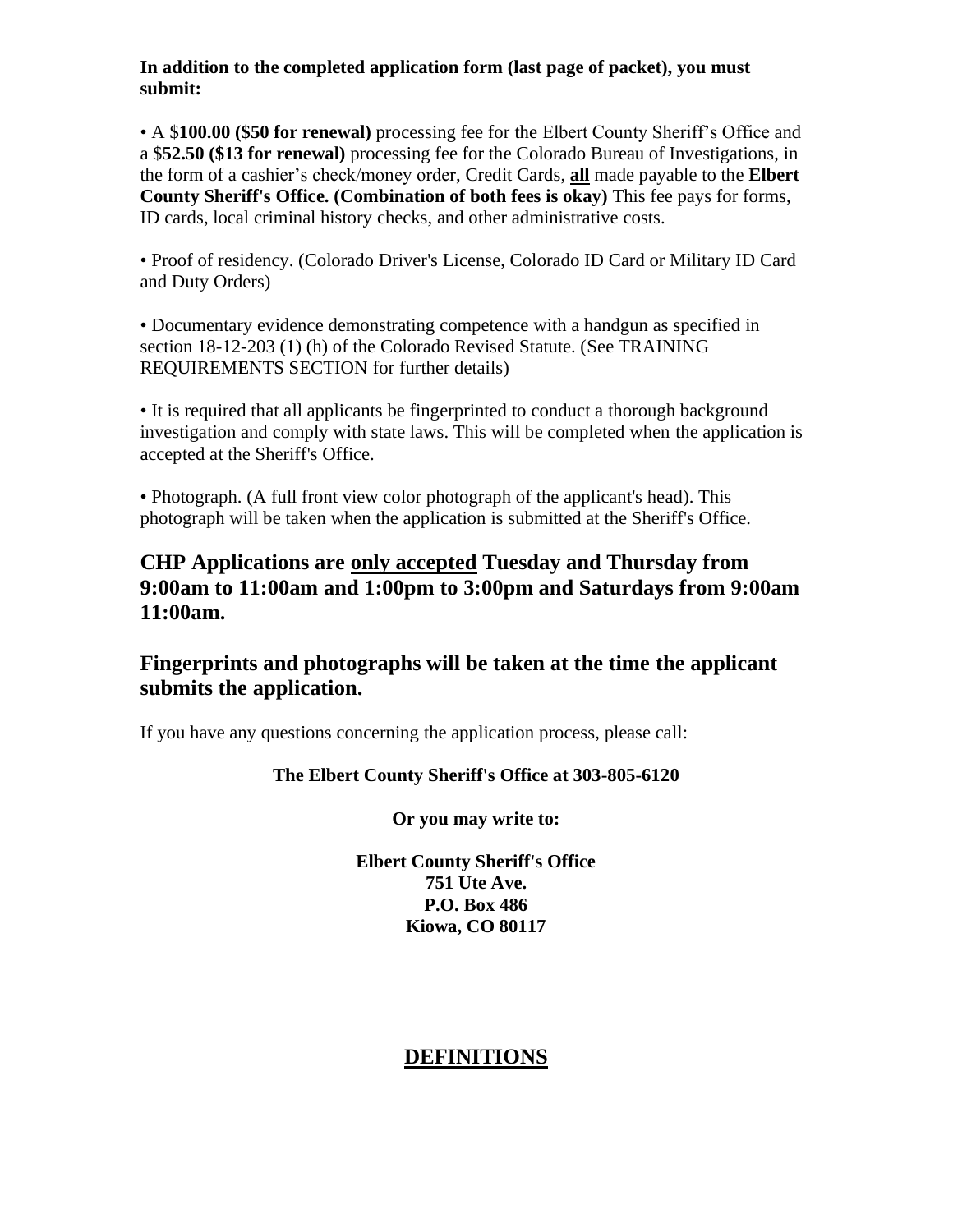## **18-12-202.2 "CERTIFIED INSTRUCTOR":**

AN INSTRUCTOR FOR A FIREARMS SAFETY COURSE WHO IS CERTIFIED AS A FIREARMS INSTRUCTOR BY:

(a) A COUNTY, MUNICIPAL, STATE OR FEDERAL LAW ENFORCEMENT AGENCY;

(b) THE PEACE OFFICER STANDARDS AND TRAINING BOARD CREATED IN SECTION 24-31-302, C.R.S.;

(c) A FEDERAL MILITARY AGENCY; OR

(d) A NATIONAL NONPROFIT ORGANIZATION THAT CERTIFIES FIREARMS INSTRUCTORS, OPERATESNATIONAL FIREARMS COMPETITIONS, AND PROVIDES TRAINING, INCLUDING COURSES IN PERSONALPROTECTION, IN SMALL ARMS SAFETY, USE, AND MARKSMANSHIP.

## **18-12-202.3 "CHRONICALLY AND HABITUALLY USES ALCOHOLIC BEVERAGES TO THE EXTENT THAT THEAPPLICANT'S NORMAL FACULTIES ARE IMPAIRED":**

(a) THE APPLICANT HAS AT ANY TIME BEEN COMMITTED AS AN ALCOHOLIC PURSUANT TO SECTION25-1-310 OR 25-1-311, C.R.S.; OR

(b) WITHIN THE TEN-YEAR PERIOD IMMEDIATELY PRECEDING THE DATE ON WHICH THE PERMITAPPLICATION IS SUBMITTED, THE APPLICANT:

(I) HAS BEEN COMMITTED AS AN ALCOHOLIC PURSUANT TO SECTION 25-1- 308 OR 25-1-309, C.R.S.; OR

(II) HAS HAD TWO OR MORE ALCOHOL-RELATED CONVICTIONS UNDER SECTION 42-4-1301 (1) OR (2), C.R.S. OR A LAW OF ANOTHER STATE THAT HAS SIMILAR ELEMENTS, OR REVOCATION RELATED TO MISDEMEANOR, ALCOHOL-RELATED CONVICTIONS UNDER SECTION 42-2-126, C.R.S., OR A LAW OFANOTHER STATE THAT HAS SIMILAR ELEMENTS.

## **18-12-202.4 "HANDGUN":**

A HANDGUN AS DEFINED IN SECTION 18-12-101 (1) (e.5); EXCEPT THAT THE TERM DOES NOT INCLUDE A MACHINE GUN AS DEFINED IN SECTION 18-12-  $101(1)(g)$ .

## **18-12-202.5 "HANDGUN TRAINING CLASS":**

(a) A LAW ENFORCEMENT TRAINING FIREARMS SAFETY COURSE;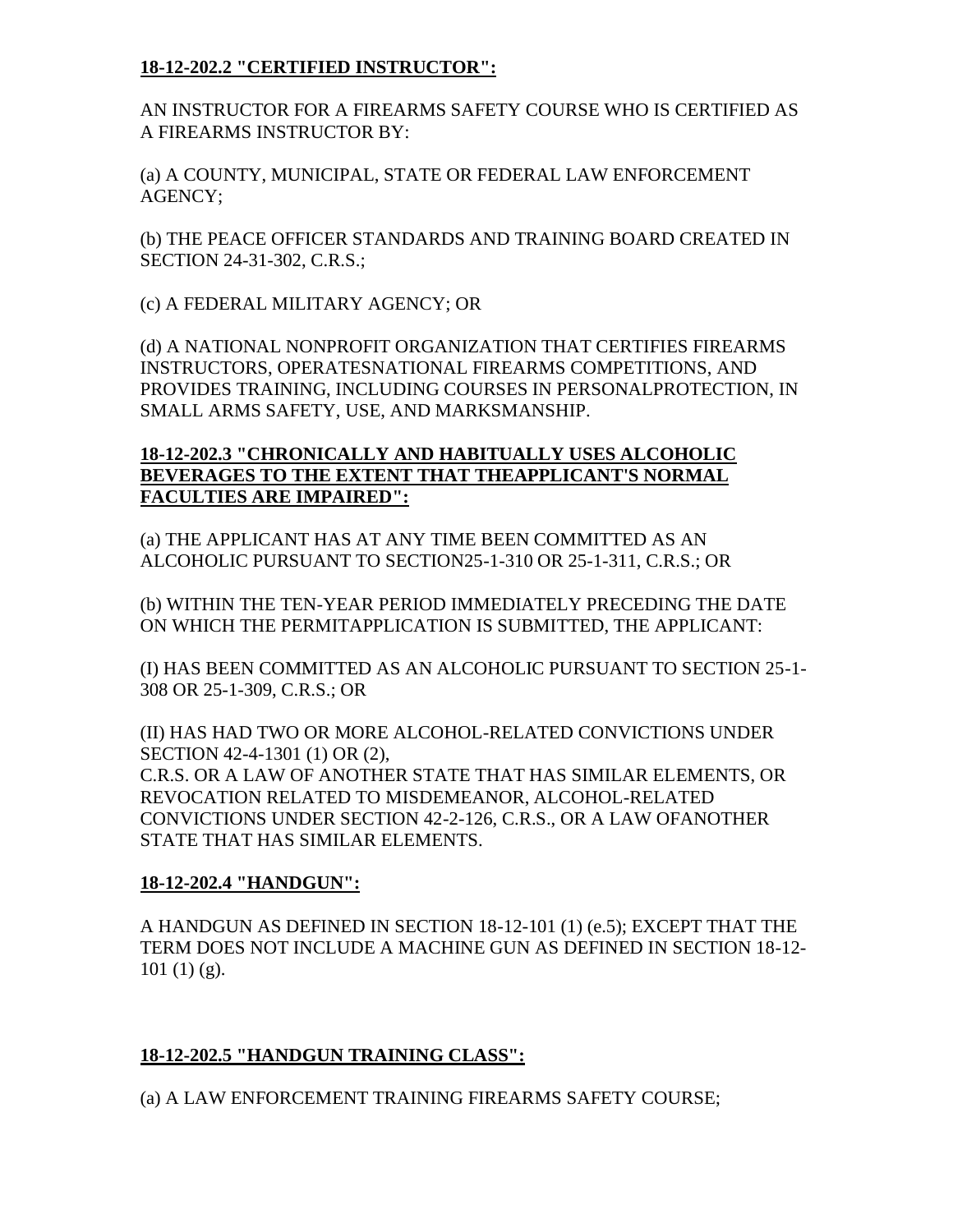(b) A FIREARMS SAFETY COURSE OFFERED BY A LAW ENFORCEMENT AGENCY, AN INSTITUTION ORORGANIZATION OR FIREARMS TRAINING SCHOOL, THAT IS OPEN TO THE GENERAL PUBLIC AND IS TAUGHT BY A CERTIFIED INSTRUCTOR; OR

(c) A FIREARMS SAFETY COURSE OR CLASS THAT IS OFFERED AND TAUGHT BY A CERTIFIED INSTRUCTOR.

#### **18-12-202.6 "PERMIT":**

A PERMIT TO CARRY A CONCEALED HANDGUN ISSUED PURSUANT TO THE PROVISIONS OF THIS ARTICLE 12 OF TITLE 18; EXCEPT THAT "PERMIT" DOES NOT INCLUDE A TEMPORARY EMERGENCY PERMIT ISSUED PURSUANT TO SECTION 18-12-209.

#### **18-12-202.7 "SHERIFF":**

THE SHERIFF OF A COUNTY, OR HIS / HER DESIGNEE, OR THE OFFICIAL WHO HAS THE DUTIES OF A SHERIFF IN A CITY AND COUNTY, OR HIS / HER DESIGNEE.

## **18-12-202.8 "TRAINING CERTIFICATE":**

A certificate, affidavit, or other document issued by the instructor, school, club, or organization that conducts a handgun training class that evidences an applicant's successful completion of the class requirements.

## **PURPOSE**

#### **The purpose of the application is to ensure the following are met:**

• To protect the safety of both the public and the permit holder, by reasonably ensuring that the licensee is mentally and physically capable of the proper conduct while handling a handgun.

• To provide a reasonable assurance that a person so licensed is knowledgeable in the use of firearms and is informed of the statutory restrictions on such use of firearms.

• To prevent the licensing of persons who are prohibited by law from the possession of such firearms.

# **APPLICATION CRITERIA**

The application packet is to be read thoroughly and the application printed or typed and completed in full. Only an original application will be accepted.

#### **The applicant must meet the following criteria:**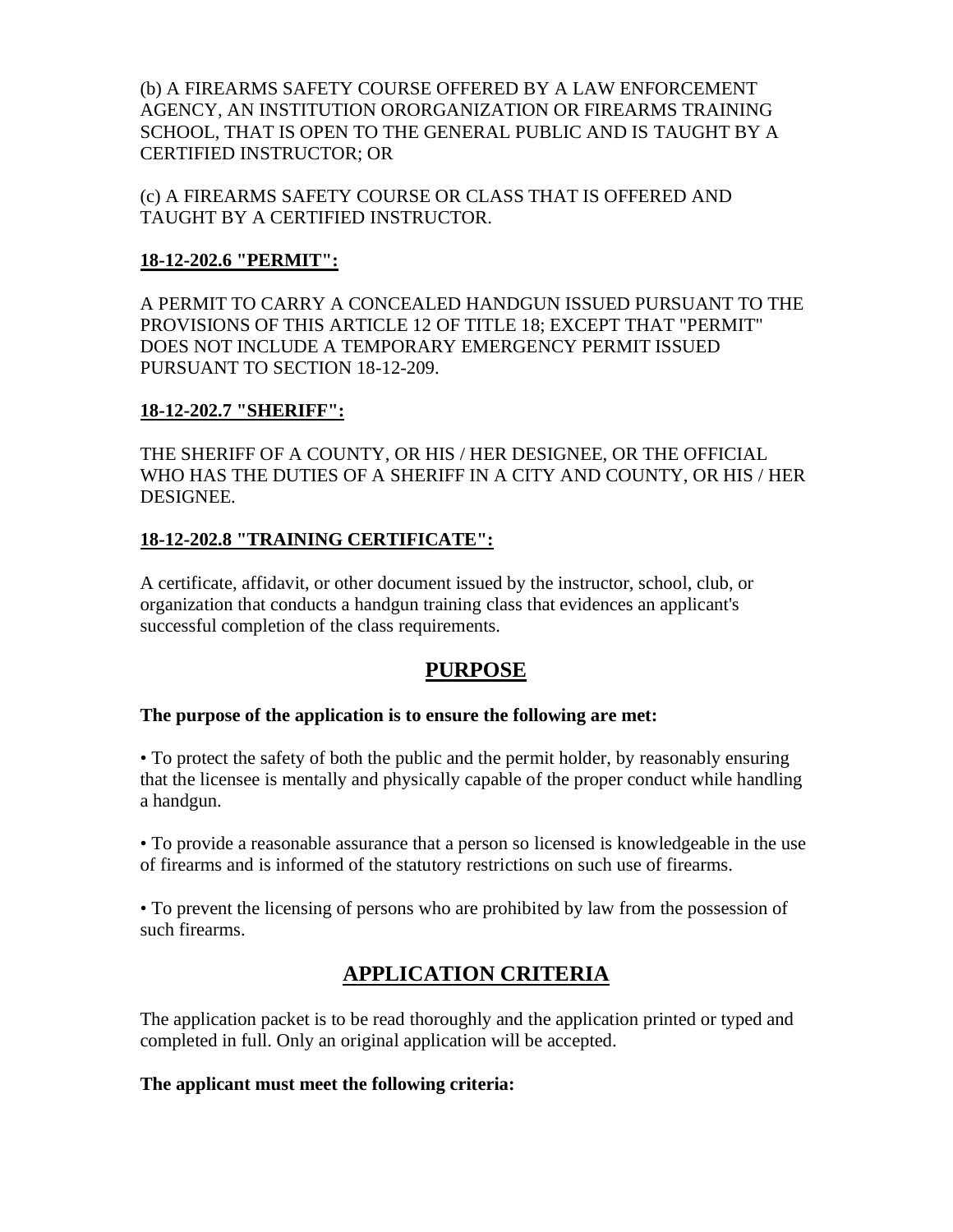• Is a legal resident of the State of Colorado. A person, who is a member of the Armed Forces and is stationed pursuant to permanent duty station orders at a military installation in this state, and a member of the person's immediate family living in Colorado, shall be deemed to be a legal resident of the State of Colorado.

• Is twenty-one years of age or older.

• Is not ineligible to possess a firearm pursuant to section 18-12-108 or Federal Law.

• Has not been convicted of perjury under section 18-8-503, in relation to information provided or deliberately omitted on a permit application.

• Does not chronically and habitually use alcoholic beverages to the extent that the applicant's normal faculties are impaired.

• Is not an unlawful user of or addicted to a controlled substance as defined in section 18- 18-102(5), whether an applicant is an unlawful user of or addicted to a controlled substance shall be determined as provided in Federal Law and Regulations.

• Is **not** subject to:

1. A restraining order issued pursuant to section 18-1-1001 or section 19-2-707,

C.R.S. that is in effect at the time the application is submitted,

2. A permanent restraining order issued pursuant to Article 14 of Title 13, C.R.S., or

3. A temporary restraining order issued pursuant to Article 14 of Title 13, C.R.S. that is in effect at the time the application is submitted.

• Demonstrates competence with a handgun by submitting:

1. Evidence of experience with a firearm through participation in organized shooting competitions or current military service,

2. Evidence that, at the time the application is submitted, the applicant is a certified instructor,

3. Proof of honorable discharge from a branch of the United States Armed Forces within the three years preceding submittal of the application, or

4. Proof of honorable discharge from a branch of the United States Armed Forces that reflects pistol qualifications obtained within the ten years preceding submittal of the application,

5. A training certificate from a handgun training class obtained within the ten years preceding submittal of the application. The applicant shall submit the original training certificate or a photocopy thereof that includes the original signature of the class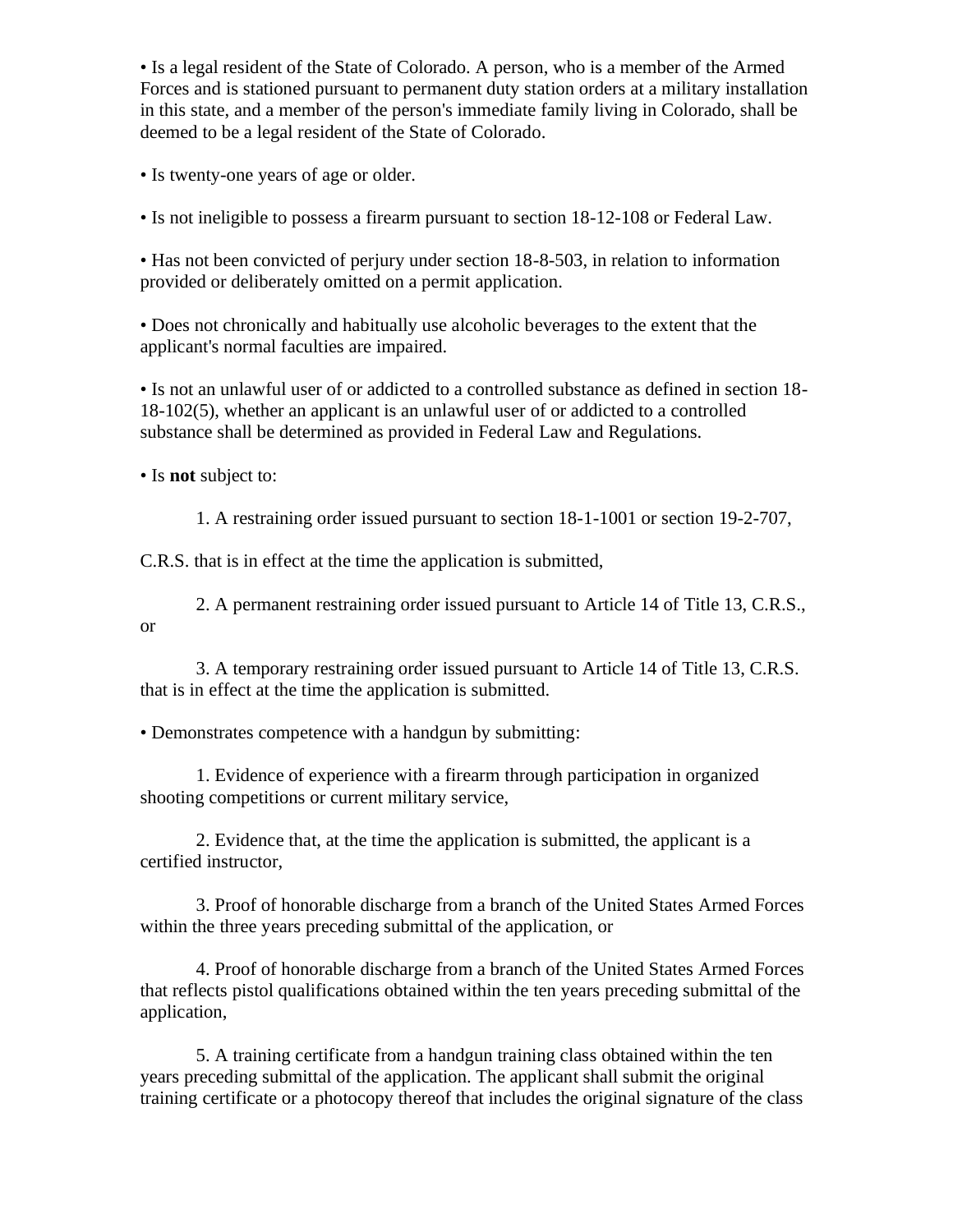instructor. In obtaining a training certificate from a handgun training class, the applicant shall have discretion in selecting which handgun training class to complete.

## **POLICY**

The Elbert County Sheriff's Office will conduct criminal history background investigations on all applicants, to include queries of national, state, and local databases and issue or deny a permit within 90 days of receiving a completed application. If the applicant resides in a municipality or town, the Elbert County Sheriff's Office shall consult with the police department of the municipality or town in which the applicant resides, and the Elbert County Sheriff's Office may consult with other local law enforcement agencies. Regardless of whether an applicant meets the criteria in the previous section, if the Elbert County Sheriff's Office has a reasonable belief that documented previous behavior by the applicant makes it likely the applicant will present a danger to self or others if the applicant receives a permit to carry a concealed handgun, the Elbert County Sheriff's Office may deny the permit.

#### **Accordingly, a permit will routinely be denied to a person:**

• Ineligible to possess a firearm pursuant to C.R.S. (Colorado Revised Statutes) 18-12- 108, having been convicted of a felony offense, or convicted of an attempt or conspiracy to commit a felony, under Colorado or any other state's law or under federal law, or having any unresolved felony charges pending under the laws of this state, any other state, or the United States.

• Convicted of perjury under C.R.S. 18-8-503.

• Previously convicted of third degree assault as described in C.R.S. 18-3-204, misdemeanor third degree sexual assault as described in C.R.S. 18-3-404, misdemeanor child abuse as described in C.R.S. 18-6-401, or any municipal ordinance or law of any other state or the United States that includes similar elements, where the offense involved domestic violence as defined in Code of Federal Regulations, subpart 178.11 and does not have any such unresolved charges pending under the laws of this state, any other state, or the United States.

• Is the subject of an outstanding warrant for arrest.

• Has been adjudicated a juvenile delinquent pursuant to Article 2 of Title 19, C.R.S., or similar laws of any other state for an act that would have constituted a felony had the applicant been an adult at the time of the commission of the act, and does not have any unresolved charges for such an act pending under the laws of this state, any other state, or the United States.

• Is the subject of any valid restraining or emergency protection order, temporary or permanent, issued pursuant to C.R.S. 18-1-1001 or Section 19-2-707, C.R.S. that is in effect at the time the application is submitted.

• Who is an unlawful user of or addicted to any controlled substance as defined in section102 of the Controlled Substances Act (21 U.S.C. 802).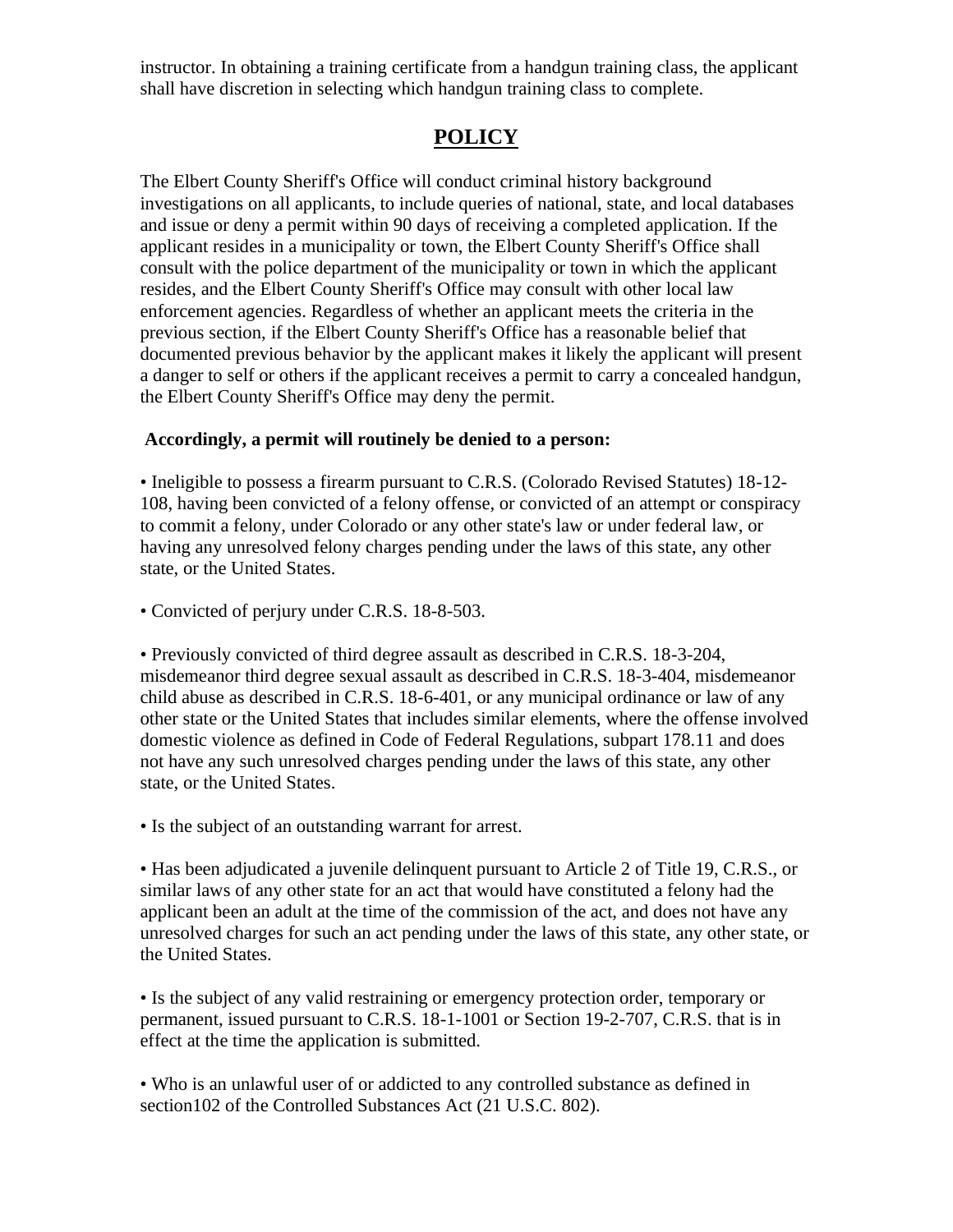• Chronically and habitually uses alcoholic beverages to the extent that the applicant's normal faculties are impaired. It shall be presumed that an applicant chronically and habitually uses alcoholic beverages to the extent that the applicant's normal faculties are impaired if the applicant has been committed as an alcoholic pursuant to C.R.S. 25-1- 310or 25-1-311 or has had two or more alcohol-related convictions or revocations under C.R.S. 42-4-1301 (1) or (2) or 42-2-126, or any law of another state that has similar elements, within the ten-year period immediately preceding the date on which the permit application is submitted. The prohibition specified shall not apply to an applicant who provides an affidavit, signed by a professional counselor who is licensed pursuant to Article 43 of Title 12, C.R.S. and specializes in alcohol addiction, stating that the applicant has been evaluated by the counselor and has been determined to be a recovering alcoholic who has refrained from using alcohol for at least three years; except it shall apply if the person was ever involuntarily committed as an alcoholic.

• Has been adjudicated mentally defective, which includes having been adjudicated incompetent to manage their own affairs, or has been committed to a mental institution.

## **TRAINING REQUIREMENTS**

#### **The applicant must demonstrate competence with a handgun by submitting the following:**

1. Evidence of experience with a firearm through participation in organized shooting competitions or current military service.

2. Evidence that, at the time the application is submitted, the applicant is a certified Instructor.

3. Proof of honorable discharge from a branch of the United States Armed Forces within the three years preceding submittal of the application.

4. Proof of honorable discharge from a branch of the United States Armed Forces that reflect pistol qualifications obtained within the ten years preceding submittal of the application.

5. A certificate showing retirement from a Colorado Law Enforcement Agency that reflect pistol qualifications obtained within the ten years preceding submittal of the application.

6. A training certificate from a handgun training class obtained within the ten years preceding submittal of the application. The applicant shall submit the original training certificate or a photocopy thereof that includes the original signature of the class instructor. In obtaining a training certificate from a handgun training class, the applicant shall have discretion in selecting which handgun training class to complete.

# **CONDUCT**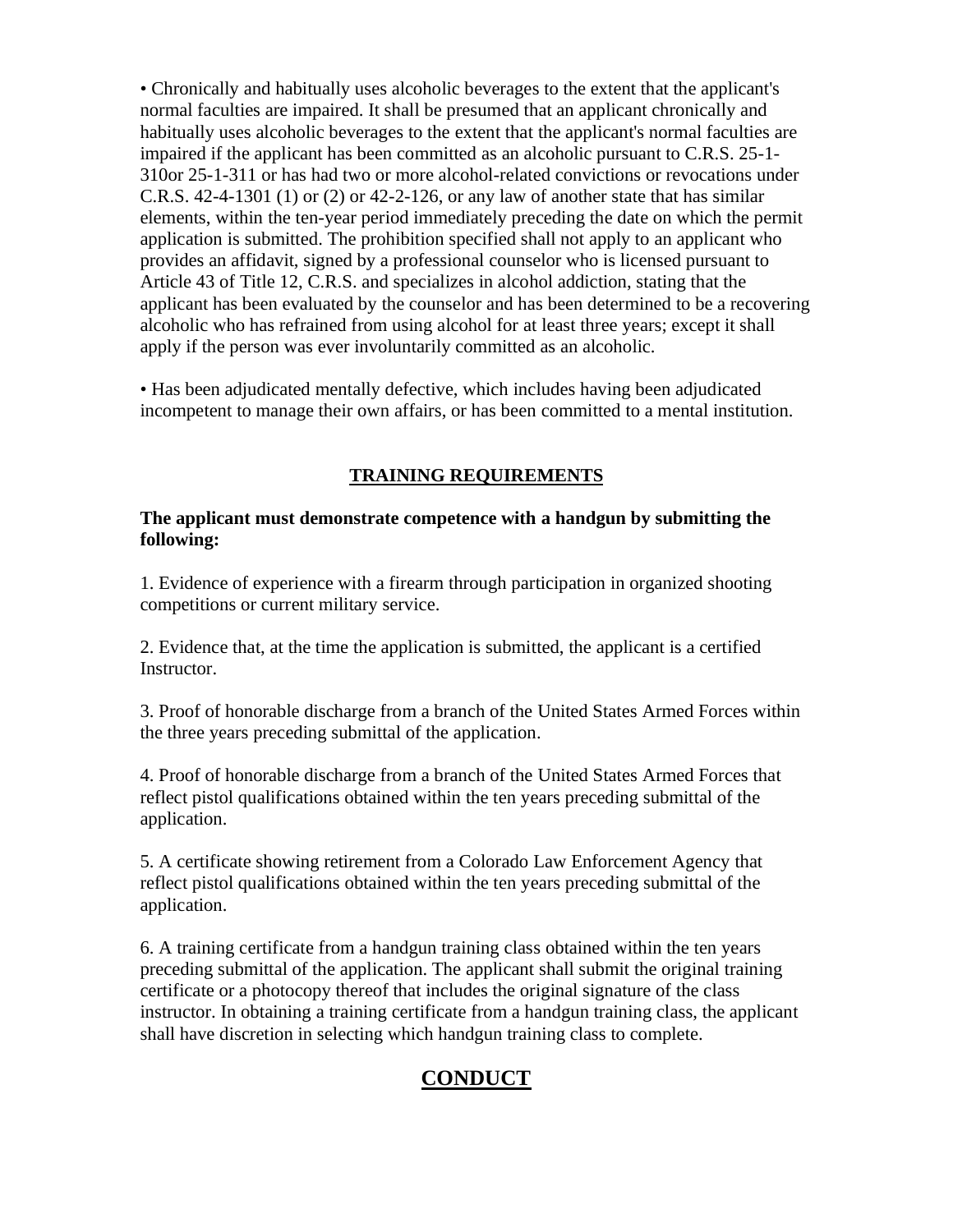A permittee, in compliance with the terms of a permit, may carry a concealed handgun as allowed by State Law. The permittee shall carry the permit, together with valid photo identification, at all times during which the permittee is in actual possession of a concealed handgun and shall produce both documents upon demand by a law enforcement officer. Failure to produce a permit upon demand by a law enforcement officer raises a rebuttable presumption that the person does not have a permit. Failure to carry and produce a permit and valid photo identification upon demand is a Class 1 Petty Offense.

#### **A person may lawfully possess a handgun or carry a handgun under the following circumstances without obtaining a permit and the handgun shall not be considered concealed when:**

1. The handgun in possession of a person who is in a private automobile or in some other private means of conveyance and who carries the handgun for a legal use, including selfdefense.

2. The handgun is in the possession of a person who is legally engaged in hunting activities within the state of Colorado.

# **CARRY RESTRICTIONS**

## **A permit to carry a concealed handgun authorizes the permittee to carry a concealed handgun in all areas of the state except as specifically limited as follows:**

1. A person may not carry a concealed handgun into a place where the carrying of firearms is prohibited by Federal Law,

2. A person may not carry a concealed handgun on to the real property, or into any improvements erected thereon, of a public elementary, middle, junior high or high school,

3. A person may not carry a concealed handgun into a public building at which security personnel and electronic weapons screening devices are permanently in place,

4. A person may not carry a concealed handgun where a private property owner, private tenant, private employer or private business entity disallow.

# **PERMIT FEE**

\$**100.00 (\$50 for renewal)** processing fee for the Elbert County Sheriff's Office and a \$**52.50 (\$13 for renewal)** processing fee for the Colorado Bureau of Investigations, in the form of cashier's check/money order **ONLY,** made payable to the **Elbert County Sheriff's Office. (Combination of both fees is okay)** This fee pays for forms, ID cards, local criminal history checks, and other administrative costs.

## **These fees are non-refundable in the event the permit is not issued.**

Fees **shall** be waived for retiring employees (within the first five years after retirement) of the issuing Sheriff if all other requirements are met and the applicant was previously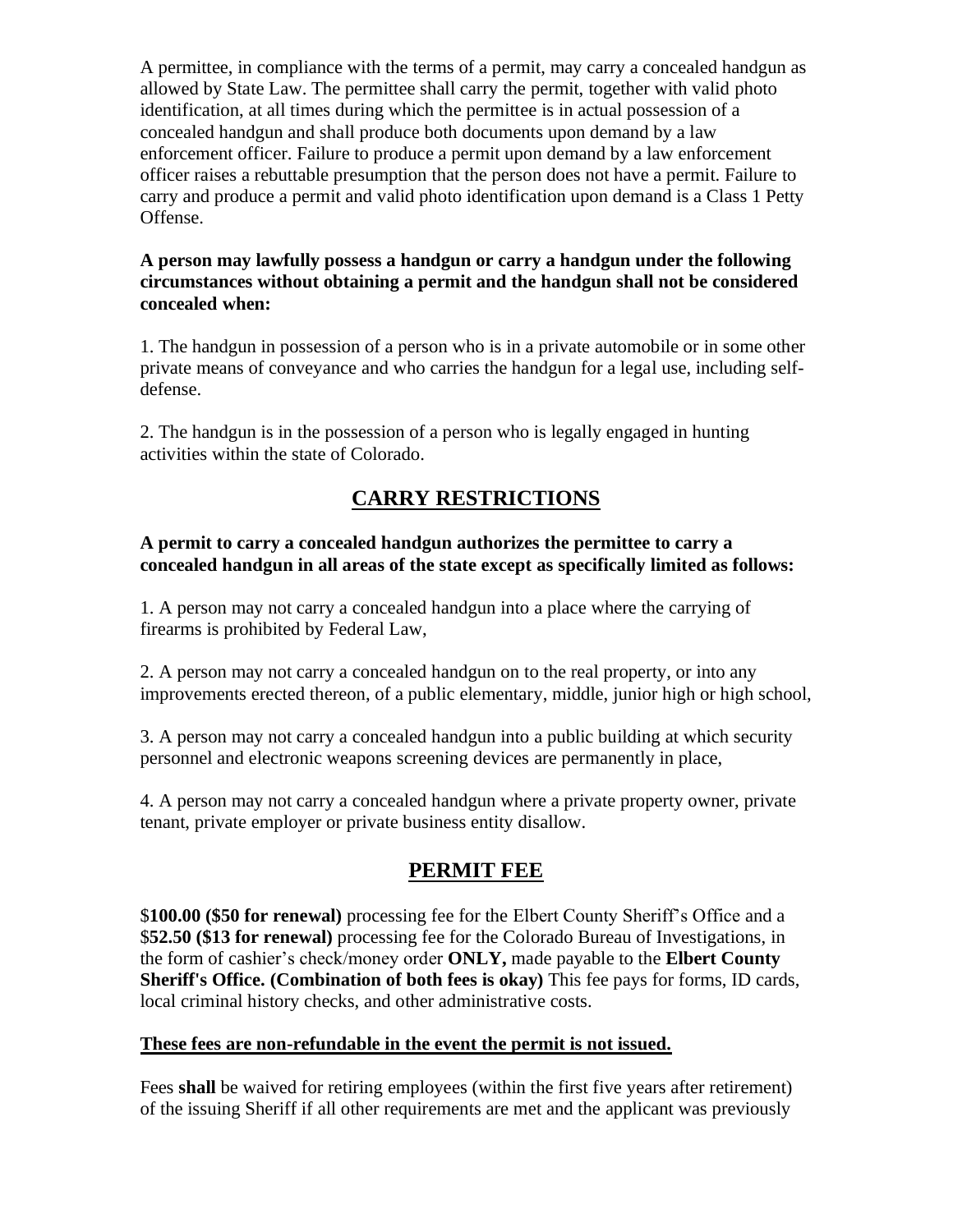fingerprinted as part of a pre-employment background investigation conducted by the issuing Sheriff.

## **EXPIRATION PERIOD**

This permit is valid for a period of five years after the date of issuance and may be renewed as provided in C.R.S. section 18-12-211. A permit issued pursuant to this part, including temporary emergency permits issued pursuant to Section 18-12-209 is effective in all areas of the state, except as otherwise provided in Section 18-12-214.

## **RENEWAL**

Within 120 days prior to expiration of a permit, the permittee may obtain a renewal form from the issuing Sheriff and renew the permit by submitting to the issuing Sheriff a completed renewal form, a notarized affidavit stating that the permittee remains qualified pursuant to the criteria specified and the submittal of a \$**50.00** renewal fee to the Elbert County Sheriff's Office. In addition, the applicant must submit a fee of \$**13.00** to the Elbert County Sheriff's Office for Colorado Bureau of Investigation in the form of Credit Card, Cashier's Check or Money Order, to conduct a criminal history check of the Bureau's files.

A permittee who fails to file a renewal form on or before the permit expiration date may renew the permit by paying a late fee of \$**15.00** in addition to the above mentioned renewal fees. No permit shall be renewed six months or more after its expiration date and the permit shall be deemed permanently expired. A person whose permit has permanently expired may reapply by submitting a new application and the required fees.

## **PERMIT SUSPENSION/REVOCATION/DENIAL**

Any peace officer in the state of Colorado may confiscate any concealed handgun permit issued by the issuing Sheriff's Office for delivery to the issuing Sheriff, when the peace officer has reasonable suspicion that the permit holder falls into a category for which the permit would not have been issued initially or would present a danger to himself or herself or others if the permit holder retains the permit. The Elbert County Sheriff will determine whether to suspend or revoke the permit. The suspension or revocation of the permit may be appealed directly to the Sheriff if the permit holder believes the permit was unfairly confiscated and/or revoked.

Any arrest for alcohol/drug violations; or any alcohol or controlled substance abuse will result in suspension of the permit pending legal action on the matter. Any convictions for these charges will result in revocation of the permit.

If the applicant fails to qualify under the criteria listed in section 18-12-203 (1) or that the applicant would be a danger as described in section 18-12-203 (2) and the Sheriff denies the permit application, he or she shall notify the applicant in writing, stating the grounds for denial and informing the applicant of the right to seek a second review of the application by the Sheriff, to submit additional information for the record, and to seek judicial review pursuant to section18-12-207.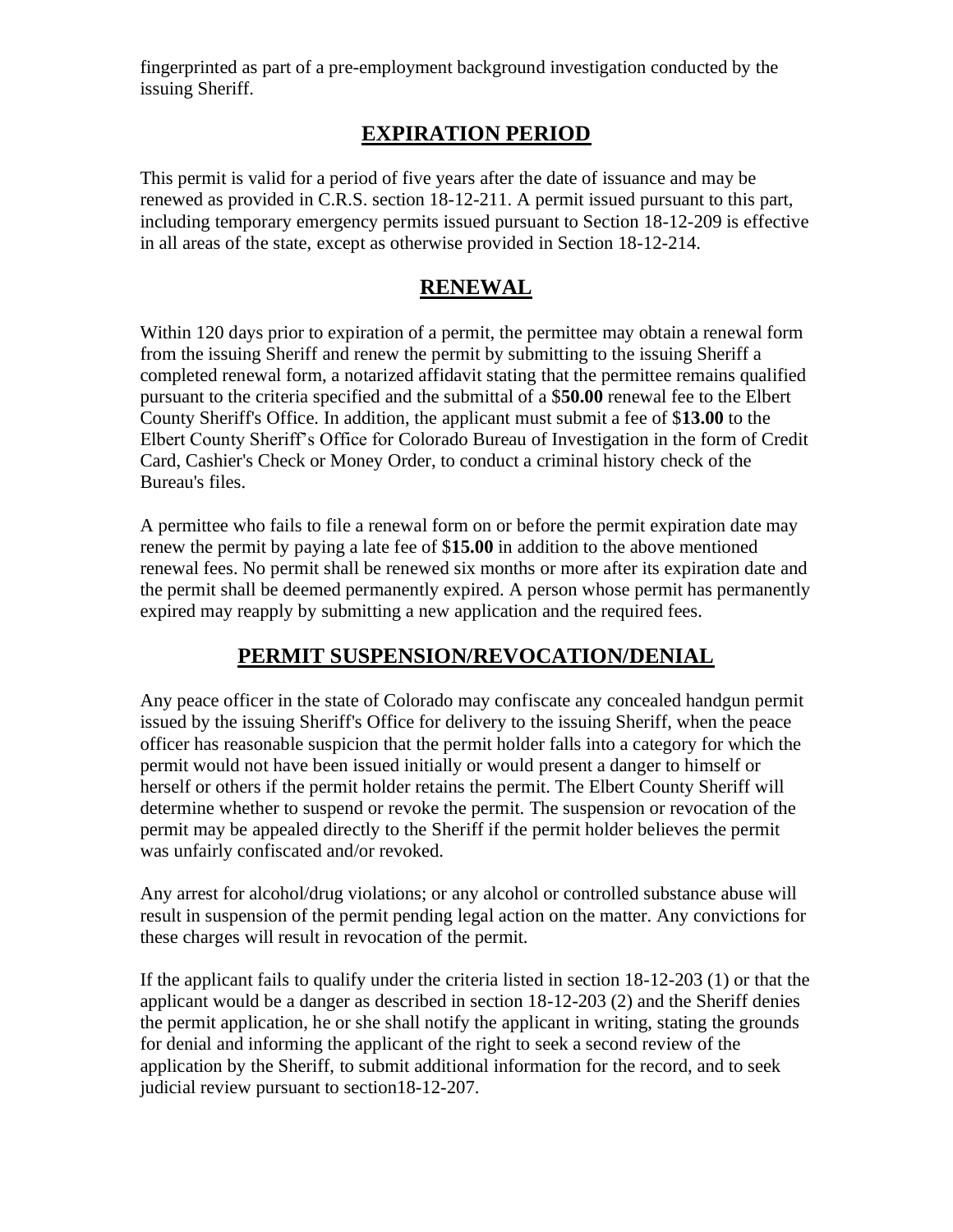# **TEMPORARY EMERGENCY PERMITS**

The Elbert County Sheriff may issue a temporary emergency permit to carry a concealed handgun to a person whom the Sheriff has reason to believe may be in immediate danger. A person shall submit to the Sheriff of the county in which the person resides or in which their circumstances giving rise to the emergency exist the items specified in C.R.S. 18- 12-205; except that an applicant for a temporary emergency permit need not submit documentary evidence demonstrating competence with a handgun.

The applicant must be eighteen years of age or older.

The applicant shall submit a temporary permit fee of \$**50.00** to the Sheriff. In addition, the applicant must submit a fee of \$**27.00** to the Elbert County Sheriff's Office for Colorado Bureau of Investigation in the form of Credit Card Cashier's Check or Money Order to conduct a NICS check and a statewide fingerprint check. A temporary emergency permit is valid for a period of ninety days after the date of issuance.

## **MAINTENANCE OF PERMIT - ADDRESS CHANGE - INVALIDITY OF PERMIT**

Within 30 days after a permittee changes the address specified on his or her permit, or three business days after his or her permit is lost, stolen or destroyed, the permittee shall notify the Elbert County Sheriff's Office of the change of address or permit loss, theft, or destruction.

## **Failure to notify the Sheriff is a Class 1 Petty Offense.**

If a permit is lost, stolen or destroyed the permit is automatically invalid. The person to whom the permit was issued may obtain a duplicate upon submittal of a notarized statement to the Elbert County Sheriff's Office that the permit was lost, stolen or destroyed and the fee of \$**15.00**.

# **RECIPROCITY**

Some states may honor your permit. As this information is determined, it will be posted on the Colorado Bureau of Investigations and the County Sheriff's of Colorado web sites.

# **DATABASES**

Each Sheriff shall maintain a list of permit holders. Information may be shared with another criminal justice agency upon request for law enforcement purposes or for the purpose of determining the validity of the permit.

Sheriff's may list permit holders in CBI's Colorado Information Center (CCIC) "Person of Interest" file. This database is searchable by name and only available to law enforcement personnel. This file has no criminal implications, but will identify a permit holder who comes in contact with a law enforcement agency to facilitate notification of the issuing Sheriff in the event of any misconduct or concerns regarding the permit holder.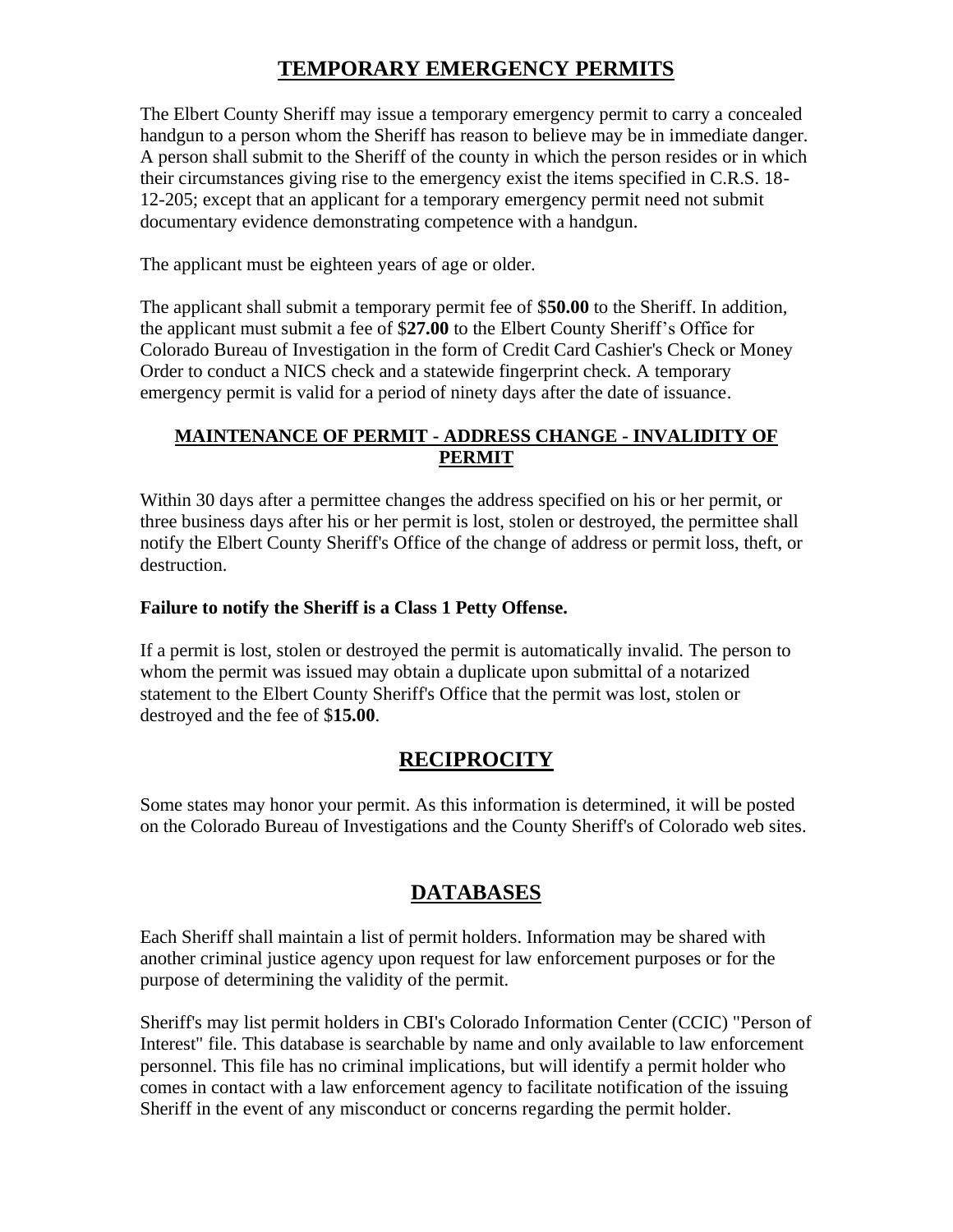## **COLORADO STATUTES REGARDING DEADLY PHYSICAL FORCE AND CARRYING CONCEALED FIREARMS**

#### **18-1-704 Use of Physical Force In Defense Of A Person**

1. Except as provided in subsections (2) and (3) of this section, a person is justified in using physical force upon another person in order to defend himself or a third person from what he reasonably believes to be the use or imminent use of unlawful physical force by that other person, and he may use a degree of force which he reasonably believes to be necessary for that purpose.

2. Deadly physical force may be used only if a person reasonably believes a lesser degree of force is inadequate and:

**a)** The actor has reasonable grounds to believe, and does believe, that he or another person is in imminent danger of being killed or of receiving great bodily injury; or

**b)** The other person is using or reasonably appears about to use physical force against an occupant of a dwelling or business establishment while committing or attempting to commit burglary as defined in sections18-4-202 to 184-204; or

**c)** The other person is committing or reasonably appears about to commit kidnapping as defined in section18-3-301 or 18-3-302, robbery as defined in section 184- 301 or 184-302, sexual assault as set forth in section18-3-402 or 18-3-403, or assault as defined in sections 18-3-202 or 18-3-203.

3. Notwithstanding the provisions of subsection (1) of this section, a person is not justified in using physical force if:

**a)** With intent to cause bodily injury or death to another person, he provokes the use of unlawful physical force by that other person; or

**b)** He is the initial aggressor, except that his use of physical force upon another person under the circumstances is justifiable if he withdraws from the encounter and effectively communicates to the other person his intent to do so, but the latter nevertheless continues or threatens the use of unlawful physical force; or

**c)** The physical force involved is the product of a combat by agreement not specifically authorized by law.

## **18-1-704.5 Use of Deadly Physical Force Against An Intruder ("Make My Day law")**

1. The general assembly hereby recognizes that the citizens of Colorado have a right to expect absolute safety within their own homes.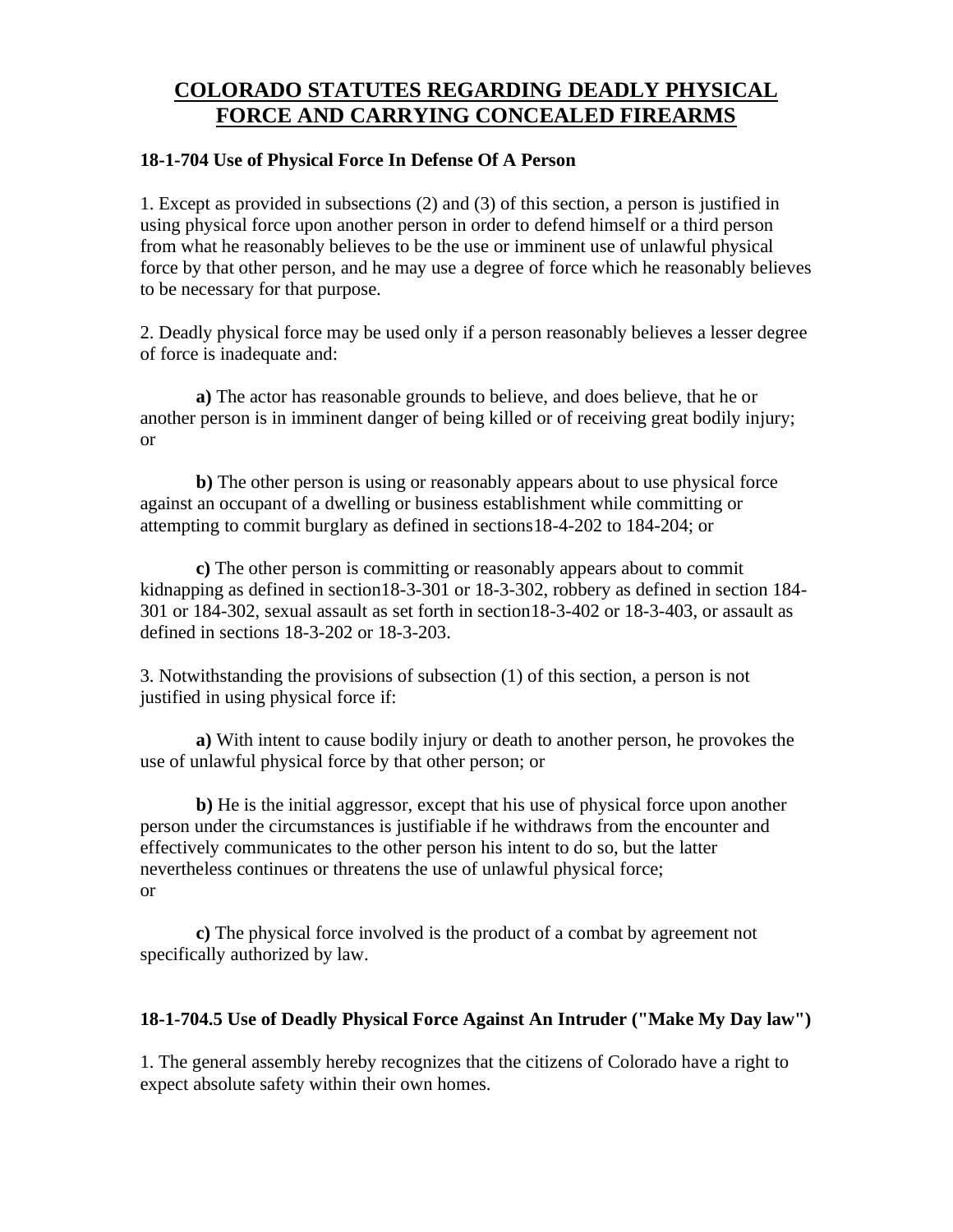2. Notwithstanding the provisions of section 18-1-704, any occupant of a dwelling is justified in using any degree of physical force, including deadly physical force, against another person when that other person has made an unlawful entry into the dwelling, and when the occupant has a reasonable belief that such other person has committed a crime in the dwelling in addition to the uninvited entry, or is committing or intends to commit a crime against a person or property in addition to the uninvited entry, and when the occupant reasonably believes that such other person might use any physical force, no matter how slight, against any occupant.

3. Any occupant of a dwelling using physical force, including deadly physical force, in accordance with the provisions or subsection (2) of this section shall be immune from criminal prosecution for the use of such force.

4. Any occupant of a dwelling using physical force, including deadly physical force, in accordance with the provisions of subsection (2) of this section shall be immune from any civil liability for injuries or death resulting from the use of such force.

## **18-1-705 Use of Physical Force In Defense of Premises**

A person in possession or control of any building, realty, or other premises, or a person who is licensed or privileged to be thereon, is justified in using reasonable and appropriate physical force upon another person when and to the extent that it is reasonably necessary to prevent or terminate what he reasonably believes to be the commission or attempted commission of an unlawful trespass by the other person in or upon the building, realty, or premises. However, he may use deadly force only in defense of himself or another as described in section 18-1-704, or when he reasonably believes it necessary to prevent what he reasonably believes to be an attempt by the trespasser to commit first degree arson.

## **18-1-706 Use of Physical Force in Defense of Property**

A person is justified in using reasonably and appropriate physical force upon another person when and to the extent that he reasonably believes it necessary to prevent what he reasonably believes to be an attempt by the other person to commit theft, criminal mischief, or criminal tampering involving property, but he may use deadly physical force under these circumstances only in defense of himself or another as described in section18-1-704.

## **18-1-707 Use of Physical Force In Making An Arrest Or In Preventing An Escape**

1. Except as provided in subsection (2) of this section, a peace officer is justified in using reasonable and appropriate physical force upon another person when and to the extent that he reasonably believes it necessary:

**a)** To effect an arrest or to prevent the escape from custody of an arrested person unless he knows that the arrest is unauthorized; or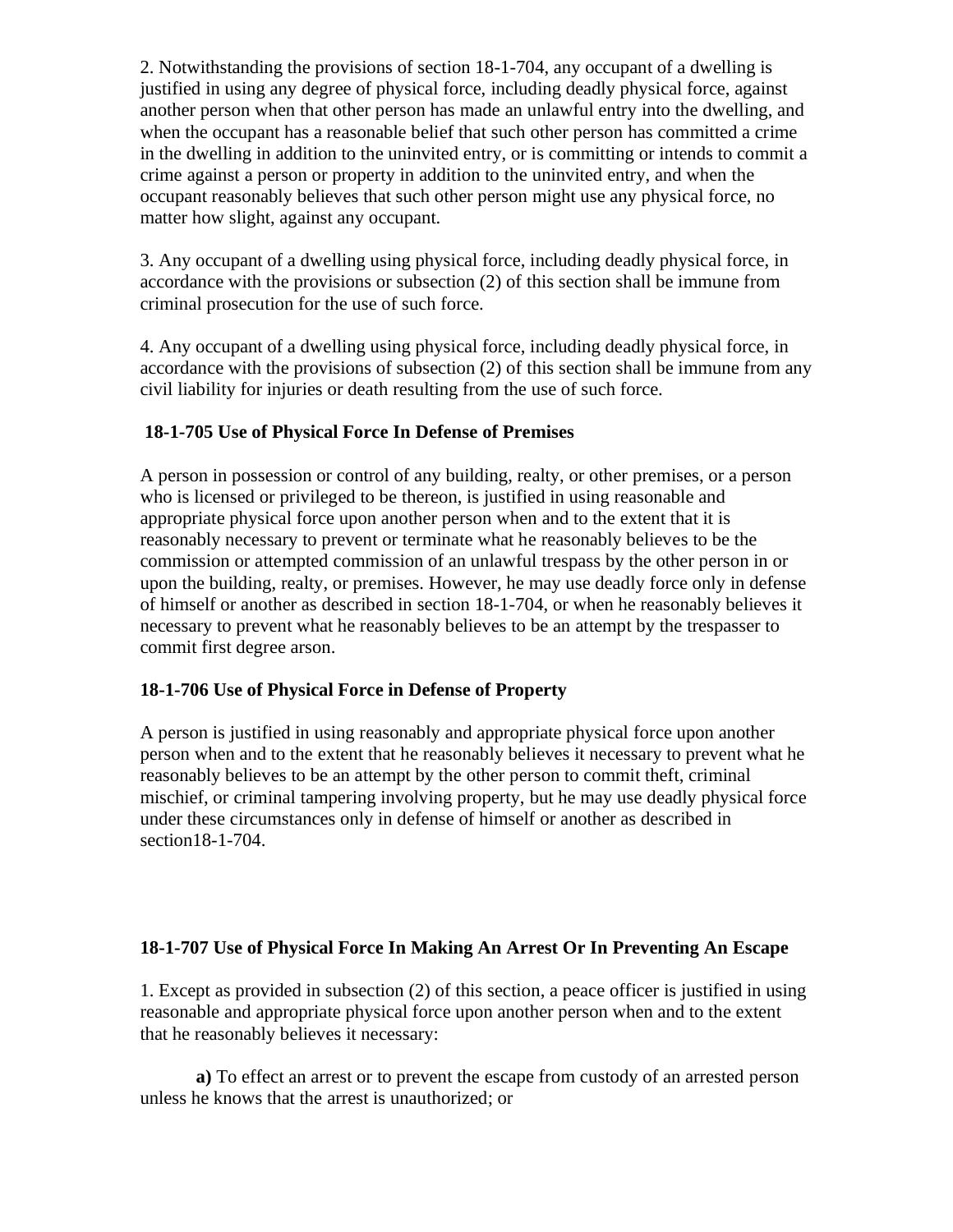**b)** To defend himself or a third person from what he reasonably believes to be the use or imminent use of physical force while effecting or attempting to effect such an arrest or while preventing or attempting to prevent such an escape.

2. A peace officer is justified in using deadly physical force upon another person for a purpose specified in subsection (1) of this section only when he reasonably believes that it is necessary:

**a)** To defend himself or a third person from what he reasonably believes to be the use or imminent use of deadly physical force; or

**b)** To effect an arrest, or to prevent the escape from custody, of a person whom he reasonably believes:

**i**) Has committed or attempted to commit a felony involving the use or

threatened use of a deadly weapon; or

**ii)** Is attempting to escape by the use of a deadly weapon; or

**ii)** Otherwise indicates, except through a motor vehicle violation, that he

is likely to endanger human life or to inflict serious bodily injury to another unless apprehended without delay.

3. Nothing in subsection (2)(b) of this section shall be deemed to constitute justification for reckless or criminally negligent conduct by a peace officer amounting to an offense against or with respect to innocent persons whom he is not seeking to arrest or retain in custody.

4. For purposes of this section, a reasonable belief that a person has committed an offense means a reasonable belief in facts or circumstances, which if true would in law constitute an offense. If the believed facts or circumstances would not in law constitute an offense, an erroneous though not unreasonable belief that the law is otherwise does not render justifiable the use of force to make an arrest or to prevent an escape from custody. A peace officer who is affecting an arrest pursuant to a warrant is justified in using the physical force prescribed in subsections (1) and (2) of this section unless the warrant is invalid and is known by the officer to be invalid.

5. Except as provided in subsection (6) of this section, a person who has been directed by a peace officer to assist him to effect an arrest or to prevent an escape from custody is justified in using reasonable and appropriate physical force when and to the extent that he reasonably believes that force to be necessary to carryout the peace officer's direction, unless he knows that the arrest or prospective arrest is not authorized.

6. A person who has been directed to assist a peace officer under circumstances specified in subsection (5) of this section may use deadly physical force to effect an arrest or to prevent an escape only when: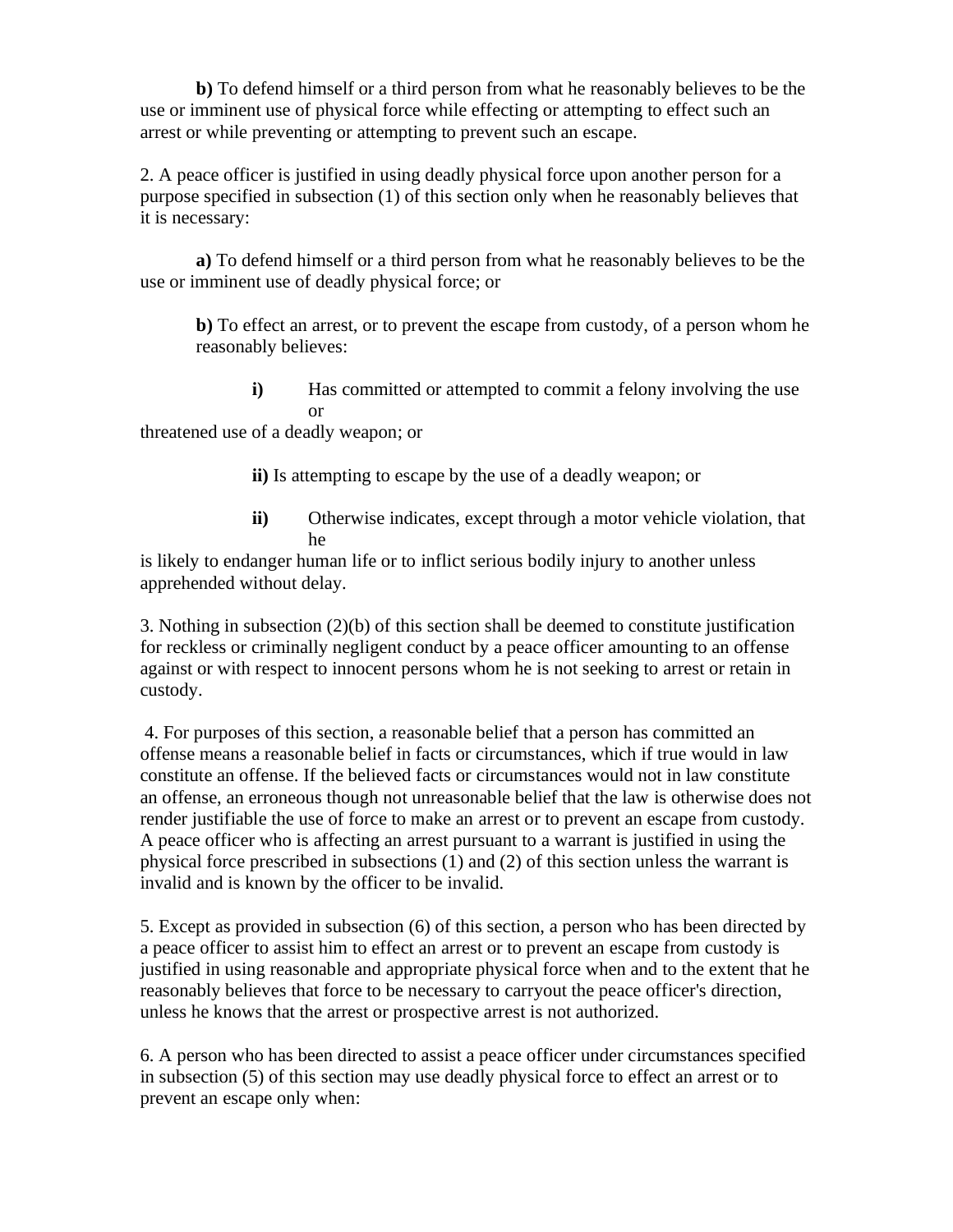**a)** He reasonably believes that force to be necessary to defend himself or a third person from what he reasonably believes to be the use or imminent use of deadly physical force; or

**b)** He is directed or authorized by the peace officer to use deadly physical force and does not know, if that happens to be the case, that the peace officer himself is not authorized to use deadly physical force under the circumstances.

7. A private person acting on his own account is justified in using reasonable and appropriate physical force upon another person when and to the extent that he reasonably believes it necessary to effect an arrest, or to prevent the escape from custody of an arrested person who has committed an offense in his presence; but he is justified in using deadly physical force for the purpose only when he reasonably believes it necessary to defend himself or a third person from what he reasonably believes to be the use or imminent use of deadly physical force.

8. A guard or peace officer employed in a detention facility is justified:

**a)** In using deadly physical force when he reasonably believes it necessary to prevent the escape of a prisoner convicted of, charged with, or held for a felony, or confined under the maximum security rules of any detention facility as such facility is defined in subsection (9) of this section.

**b)** In using reasonable and appropriate physical force, but not deadly physical force, in all other circumstances when and to the extent that he reasonably believes it necessary to prevent what he reasonably believes to be the escape of a prisoner from a detention facility.

9. **"Detention facility"** as used in subsection (8) of this section means any place maintained for the confinement, pursuant to law, of persons charged with or convicted of an offense, held pursuant to the "Colorado Children's Code," held for extradition, or otherwise confined pursuant to an order of a court.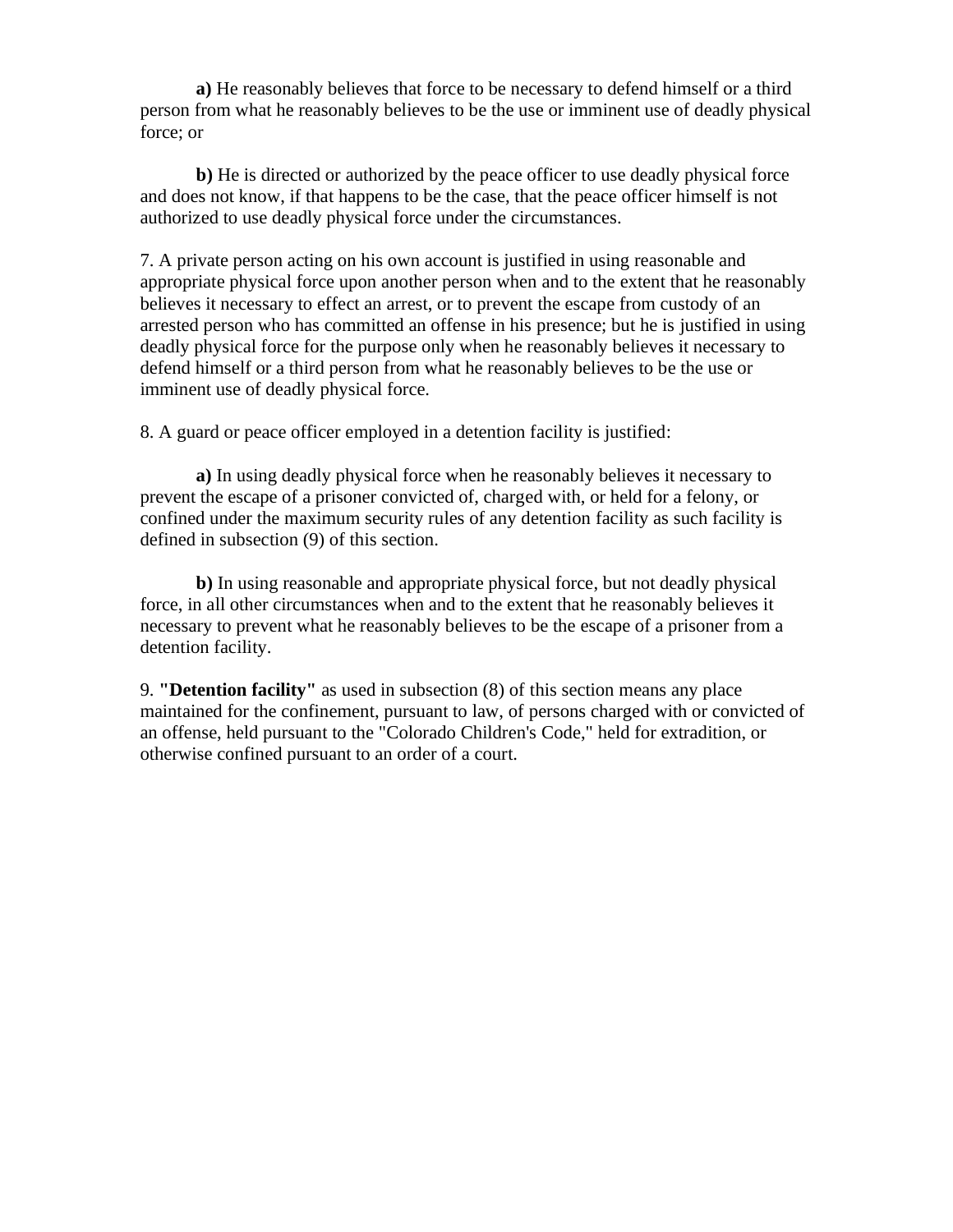#### **18-12-105 Unlawfully Carrying A Concealed Weapon - Unlawful Possession Of Weapons**

1. A person commits a class 2 misdemeanor if such person knowingly and unlawfully:

**a)** Carries a knife concealed on or about his or her person; or

**b)** Carries a firearm concealed on or about his or her person; or

**c)** Without legal authority, carries, brings, or has in such person's possession a firearm or any explosive, incendiary, or other dangerous device on the property of or within any building in which the chambers, galleries, or offices of the general assembly, or either house thereof, are located, or in which a legislative hearing or meeting is being or is to be conducted, or in which the official offices of any member, officer, or employee of the general assembly are located.

**d)** Deleted by Laws 1993, S.B.93-38, section 1, off. July 1, 1993.

2. It shall be an affirmative defense that the defendant was:

**a)** A person in his or her own dwelling or place of business or on property owned or under his or her control at the time of the act of carrying; or

**b)** A person in a private automobile or other private means of conveyance who carries a weapon for lawful protection of such person's or another's person or property while traveling; or

**c)** A person who, at the time of carrying a concealed weapon, held a valid written permit to carry a concealed weapon issued pursuant to section 18-12-105.1 as it existed prior to its repeal, or, if the weapon involved was a handgun, held a valid permit to carry a concealed handgun or a temporary emergency permit issued pursuant to Part 2 of this article; except that it shall be an offense under this section if the person was carrying a concealed handgun in violation of the provisions of Section 18-12-214; or

**d**) A peace officer, level I or level Ia, as defined in section  $18-1-901(3)(1)(1)$  or  $(3)(1)(II)(A);$  or

**e)** A peace officer, level II, as defined in section 18-1-901(3)(1)(III), while on duty; or

**f)** A United States probation officer or a United States pretrial services officer while on duty and serving in the state of Colorado under the authority of rules and regulations promulgated by the judicial conference of the United States.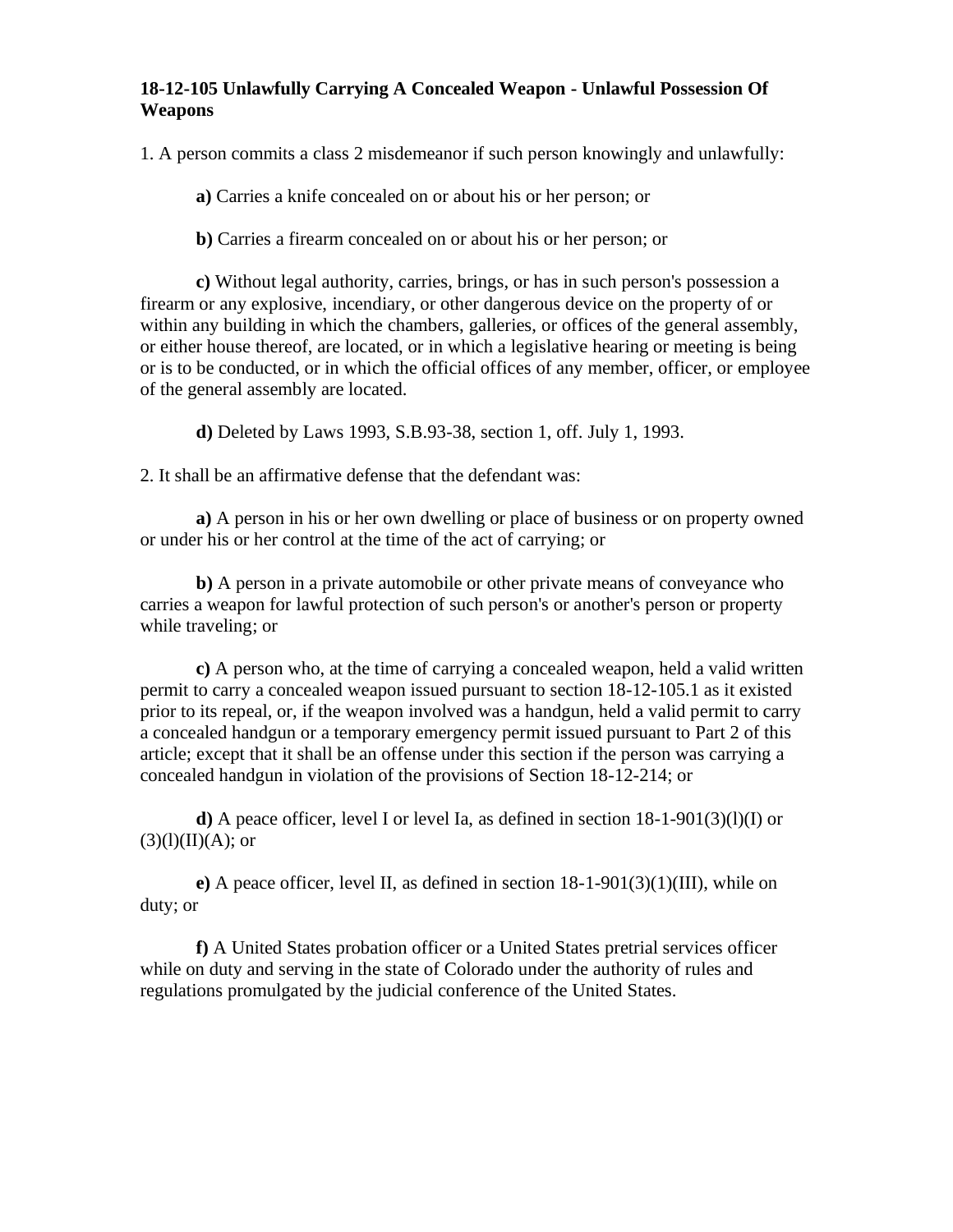#### **18-12-105.5 Unlawfully Carrying A Concealed Weapon - Unlawful Possession Of Weapons - School, College, Or University Grounds**

1. A person commits a class 2 misdemeanor if such person knowingly and unlawfully and without legal authority carries, brings, or has in such person's possession a deadly weapon as defined in section 18-1-901(3)(e) in or on the real estate and all improvements erected thereon of any public or private elementary, middle, junior high, or high school or any public or private college, university, or seminary, except for the purpose of presenting an authorized public demonstration or exhibition pursuant to instruction in conjunction with an organized school or class, for the purpose of carrying out the necessary duties and functions of an employee of an educational institution which require the use of a deadly weapon, or for the purpose of participation in an authorized extracurricular activity or on an athletic team.

2. Notwithstanding the provisions of section 18-1-106, upon a conviction for a violation of this section either within or upon the grounds of any public or private elementary, middle, junior high, or high school or vocational school, the defendant shall be a special offender and the court, if it determines that incarceration is appropriate, shall be required to sentence the defendant to a term that is greater than the twelve-month maximum sentence specified for the class 2 misdemeanor but not more than twice the twelve-month maximum term specified for the class 2 misdemeanor. In addition to such term of imprisonment, the court shall fine the defendant without suspension at least the maximum fine of one thousand dollars specified for the class 2misdemeanor but not more than ten times the one thousand dollar maximum fine specified for the class 2misdemeanor.

3. It shall not be an offense under this section if:

**a)** The weapon is unloaded and remains inside a motor vehicle while upon the real estate of any public or private college, university, or seminary; or

**b)** The person is in that person's own dwelling or place of business or on property owned or under that person's control at the time of the act of carrying; or

**c)** The person is in a private automobile or other private means of conveyance and is carrying a weapon for lawful protection of that person's or another's person or property while traveling; or

**d)** The person, at the time to carrying a concealed weapon, held a valid written permit to carry a concealed weapon issued pursuant to section 18-12-105.1 as said section existed prior to its repeal; except that it shall bean offense under this section if the person was carrying a concealed handgun in violation of the provisions of Section 18-12-214 (3); or

**(d.5)** The weapon involved was a handgun and the person held a valid permit to carry a concealed handgun or a temporary emergency permit issued pursuant to Part 2 of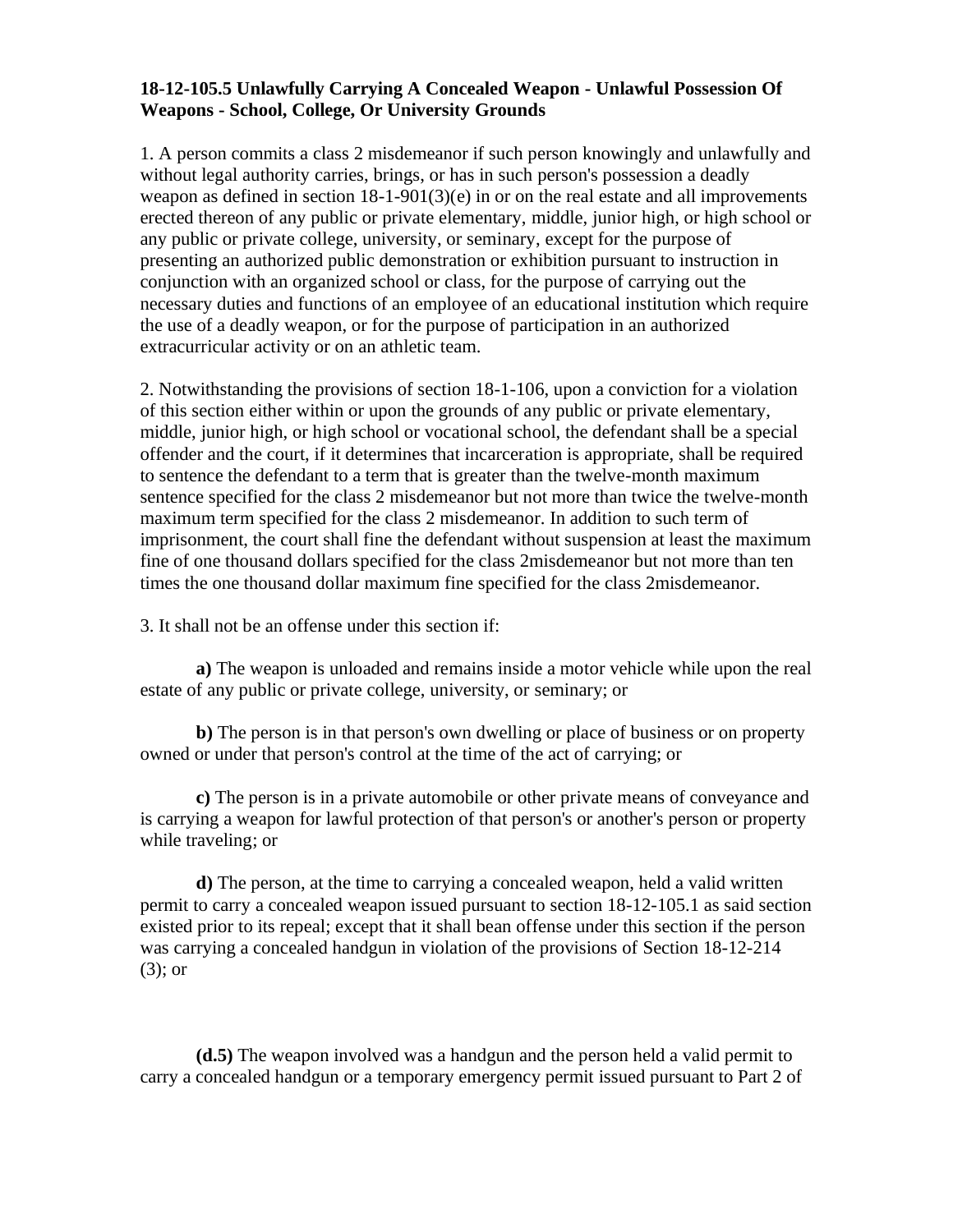this article; except that it shall be an offense under this section if the person was carrying a concealed handgun in violation of the provisions of Section 18-12-214 (3); or

**e)** The person is a peace officer, level I or level Ia, as defined in section 18-1-  $901(3)(1)(I)$  or  $(3)(1)(II)(A)$ ; or

**f**) The person is a peace officer, level II, as defined in section  $18-1-901(3)(1)(III)$ , while on duty; or

**g)** The person is a peace officer, level IIIa, as defined in section 18-1-  $901(3)(1)(IV.5)$ , while on duty and under supervision; or

**h)** The person has possession of the weapon for use in an educational program approved by a school which program includes, but shall not be limited to, any course designed for the repair or maintenance of weapons.

#### **18-12-106 Prohibited Use of Weapons**

1. A person commits a class 2 misdemeanor if:

**a)** He knowingly and unlawfully aims a firearm at another person; or

**b)** Recklessly or with criminal negligence he discharges a firearm or shoots a bow and arrow; or

**c)** He knowingly sets a loaded gun, trap, or device designed to cause an explosion upon being tripped or approached, and leaves it unattended by a competent person immediately present; or

**d)** The person has in his or her possession a firearm while the person is under the influence of intoxicating liquor or of a controlled substance, as defined in section 12-22- 303 (7), C.R.S. Possession of a permit issued under section 18-12-105.1, as it existed prior to its repeal, or possession of a permit or a temporary emergency permit issued pursuant to Part 2 of this article is no defense to a violation of this subsection (1).

**e)** He knowingly aims, swings, or throws a throwing star or nunchaku as defined in this paragraph (e) at another person, or he knowingly possesses a throwing star or nunchaku in a public place except for the purpose of presenting an authorized public demonstration or exhibition or pursuant to instruction in conjunction with an organized school or class. When transporting throwing stars or nunchaku for a public demonstration or exhibition or for a school or class, they shall be transported in a closed, non-accessible container. For purposes of this paragraph (e) "nunchaku" means an instrument consisting of two sticks, clubs, bars, or rods to be used as handles, connected by a rope, cord, wire, or chain, which is in the design of a weapon used in connection with the practice of a system of self-defense, and "throwing star" means a disk having sharp radiating points or any disk-shaped bladed object which is hand-held and thrown and which is in the design of a weapon used in connection with the practice of a system of self-defense.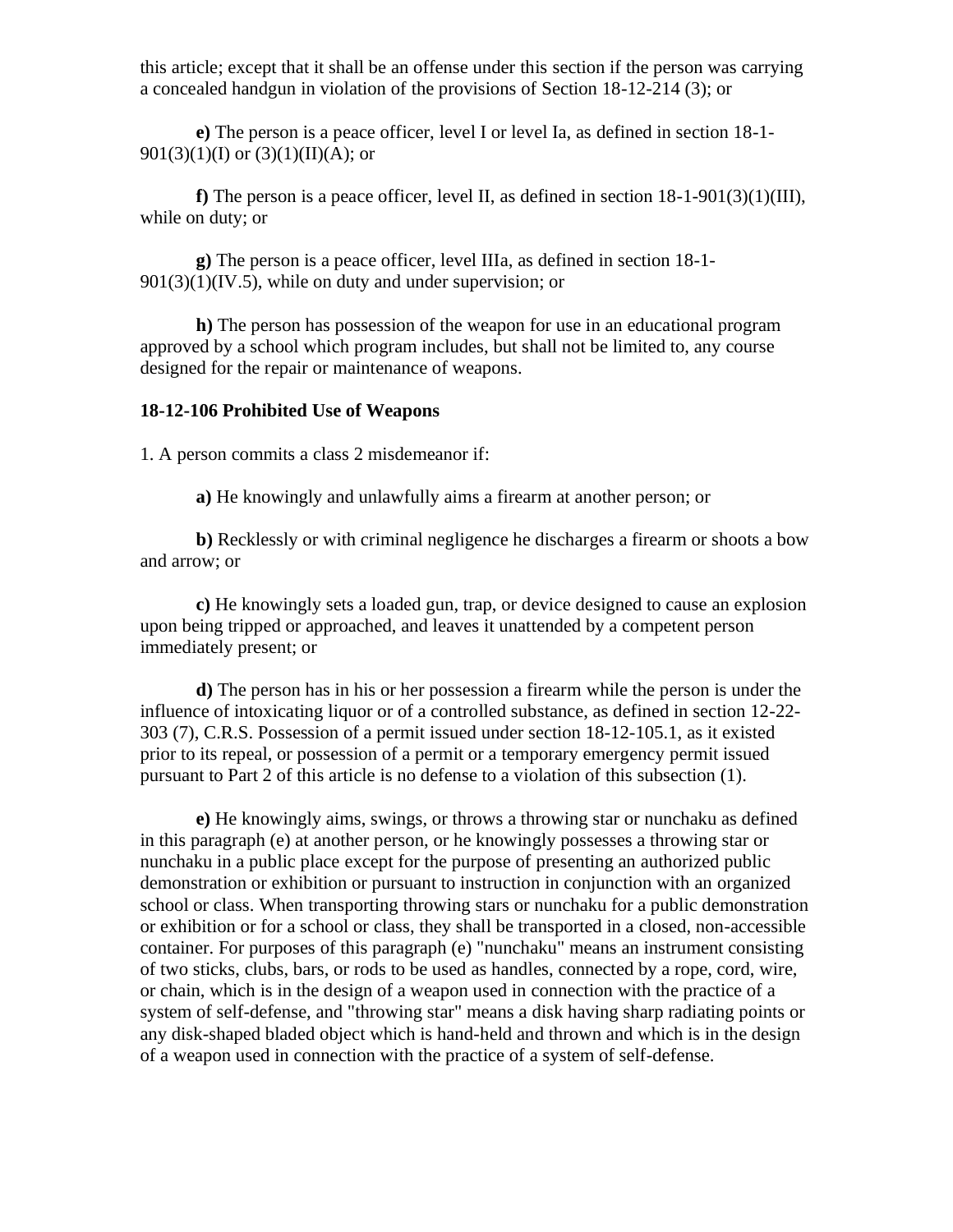## **18-12-110 Forfeiture of Firearms**

Upon the motion of the prosecuting attorney after the conviction of a defendant, the court may order the forfeiture of any firearms which were used by the defendant during the course of the criminal episode which gave rise to said conviction as an element of sentencing or as a condition of probation or of a deferred sentence. Firearms forfeited under this section shall be disposed of pursuant to section 16-13-311, C.R.S.

## **18-12-213 Reciprocity**

A permit to carry a concealed handgun or a concealed weapon that is issued to a person twenty-one years of age or older by a state that recognizes the validity of permits issued pursuant to this part shall be valid in this state in all respects as a permit issued pursuant to this part.

## **18-12-214 Authority Granted by Permit - Carry Restrictions**

(1) **(a)** A permit to carry a concealed handgun authorizes the permittee to carry a concealed handgun in all areas of the state, except as specifically limited in this section. A permit does not authorize the permittee to use a handgun in a manner that would violate a provision of state law. A local government does not have authority to adopt or enforce an ordinance or resolution that would conflict with any provision of this part.

**(b)** A peace officer may temporarily disarm a permittee, incident to a lawful stop of the permittee. The peace officer shall return the handgun to the permittee prior to discharging the permittee from the scene.

(2) A permit issued pursuant to this part does not authorize a person to carry a concealed handgun into a place where the carrying of firearms is prohibited by federal law.

(3) A permit issued pursuant to this part does not authorize a person to carry a concealed handgun onto the real property, or into any improvements erected thereon, of a public elementary, middle, junior high, or high school; except that:

**(a)** A permittee may have a handgun on the real property of the public school so long as the handgun remains in his or her vehicle and, if the permittee is not in the vehicle, the handgun is in a compartment within the vehicle and the vehicle is locked.

**(b)** A permittee who is employed or retained by contract by a school district as a school security officer may carry a concealed handgun onto the real property, or into any improvement erected thereon, of a public elementary, middle, junior high, or high school while permittee is on duty.

**(c)** A permittee may carry a concealed handgun on undeveloped real property owned by a school district that is used for hunting or other shooting sports.

(4) A permit issued pursuant to this part does not authorize a person to carry a concealed handgun into a public building at which: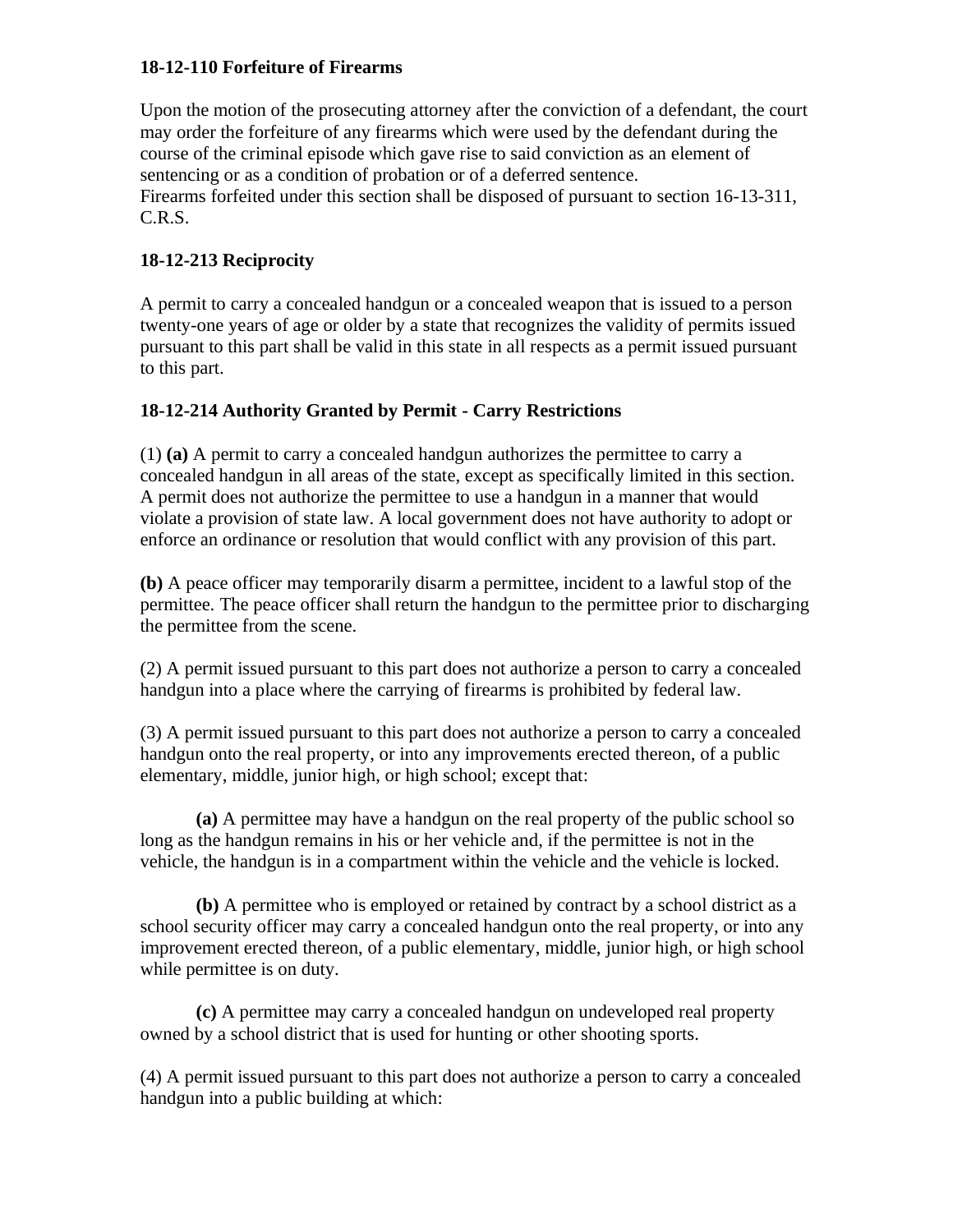**(a)** Security personnel and electronic weapons screening devices are permanently in place at each entrance to the building;

**(b)** Security personnel electronically screen each person who enters the building to determine whether the person is carrying a weapon of any kind; and

**(c)** Security personnel require each person who is carrying a weapon of any kind to leave the weapon in possession of security personnel while the person is in the building.

(5) Nothing in this part shall be construed to limit, restrict, or prohibit in any manner the existing rights of a private property owner, private tenant, private employer, or private business entity.

(6) The provisions of this section apply to temporary emergency permits issued pursuant to section 18-12-209.

## **24-20-202 Permit To Bear Arms**

If the governor at any time issues his proclamation as provided in section 24-20-201 declaring the state or any county, city, town, or district within the state to be in a state of riot, or insurrection, or invasion, it is unlawful while said proclamation is in force for any person, firm, or corporation within the territory covered by said proclamation to purchase, manufacture for sale or use, receive, transport, carry, or use any firearm or ammunition or to sell, give away, or otherwise dispose of or permit others to obtain possession of any fire armor ammunition without a written permit from the governor or his regularly authorized representative. No permit shall be issued by the governor or his representative unless and until the person so desiring such permit satisfies the governor or his representative that the same is to be used in defense of his home, person, or property. This section shall not apply to legally authorized peace officers, or sheriffs, designated by the governor or his representative, or members of the National Guard of Colorado. No permit shall be issued to allow the purchase, manufacture for sale or use, receipt, use, transportation, or disposing of firearms or ammunition by anyone not a citizen of the United States or to anyone who has not been a resident of the state of Colorado for more than one year prior to the issuance of the proclamation mentioned in section 24-20-201.

## **30-10-523 Sheriff Permits for Concealed Weapons**

The sheriff of each county and the official who has the duties of a sheriff in each city and county shall issue written permits to carry concealed handguns as provided in Part 2 of Article 12 of Title 18, C.R.S.

#### **33-6-125 Possession of a Loaded Firearm in a Motor Vehicle**

It is unlawful for any person, except a person authorized by law or by the division, to possess or have under his control any firearm, other than a pistol or revolver, in or on any motor vehicle unless the chamber of such firearm is unloaded. Any person in possession or in control of a rifle or shotgun in a motor vehicle shall allow any peace officer, as